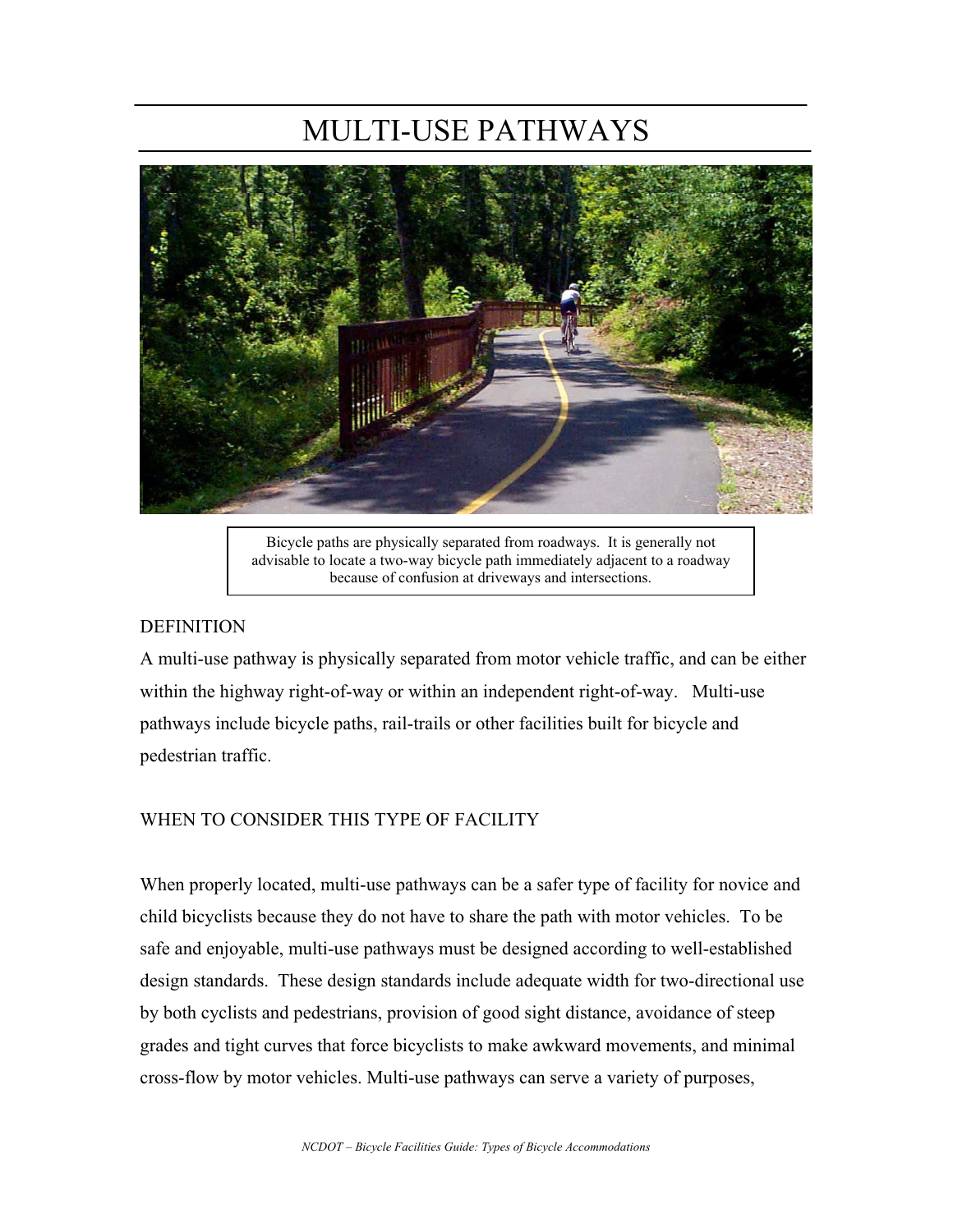including recreation and transportation. For transportation purposes, a multi-use pathway should have a well-defined origin and destination. Multi-use pathways should not be located immediately adjacent to a roadway because of safety considerations at intersections with driveways and roads. The bicyclist and motorist each believes that he or she has the right of way; the result can be a bicycle/motor vehicle collision. Studies have shown that such parallel multi-use pathways are approximately twice as dangerous for bicyclists as riding in traffic with motor vehicles.

- A multi-use pathway should have well-defined origin and destination
- A multi-use pathway can be a safer type of facility for novice and child cyclists, if properly located and designed.
- Sidewalks should never be designated as multi-use pathways.



Two-way multi-use pathways located adjacent to a roadway may result in bicycle/motor vehicle conflicts at driveways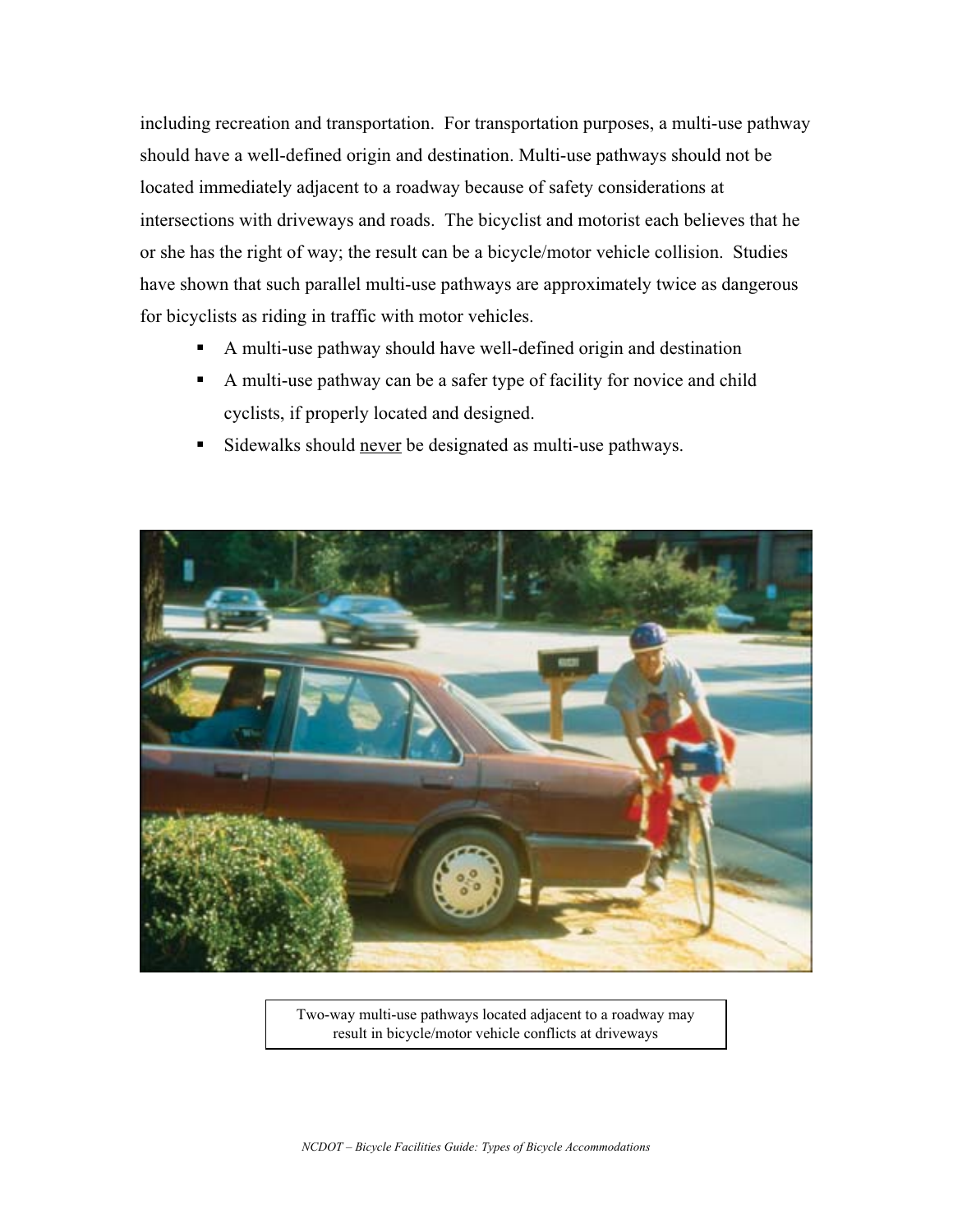#### PRINCIPAL PLANNING CONCERNS WITH MULTI-USE PATHWAYS

- An alignment with the fewest intersections with roadways should be chosen.
- Multi-use pathways need continuity with other facilities. A multi-use pathway should not just end, leaving bicyclists stranded with no nearby bikeway connection.
- Multi-use pathways are generally expensive to build because they are entirely separate facilities from the roadway. This is an important reason why a welldefined origin and destination would help in the implementation of a proposed multi-use pathway project. Multi-use pathways that are intended for transportation should be as direct as possible or many bicyclists will choose a shorter route, such as a nearby roadway.
- Multi-use pathways located adjacent to a highway may result in bicycle/motor vehicle conflicts at driveways and with turning traffic at intersections with roadways.
- Where significant pedestrian usage is anticipated, additional width should be provided.

#### PLANNING AND DESIGN CONSIDERATIONS

Addressing planning and design concerns for a multi-use pathway is very much like selecting a roadway functional design. Some similar design considerations include horizontal and vertical alignment, sight distance, grades and pavement structure. The minimum paved width for a two-directional multi-use pathway is 3 m (10 ft); however, a path wider than 3 m is very desirable when usage by both bicyclists and pedestrians is expected to be high. When a multi-use pathway must be located parallel to a highway due to a lack of an alternative location, a minimum separation of 1.5 m (5 ft.) should be provided between the roadway and multi-use pathways. If 1.5 m of separation cannot be obtained due to limited right-of-way, a suitable positive barrier between the roadway and multi-use pathway should be provided.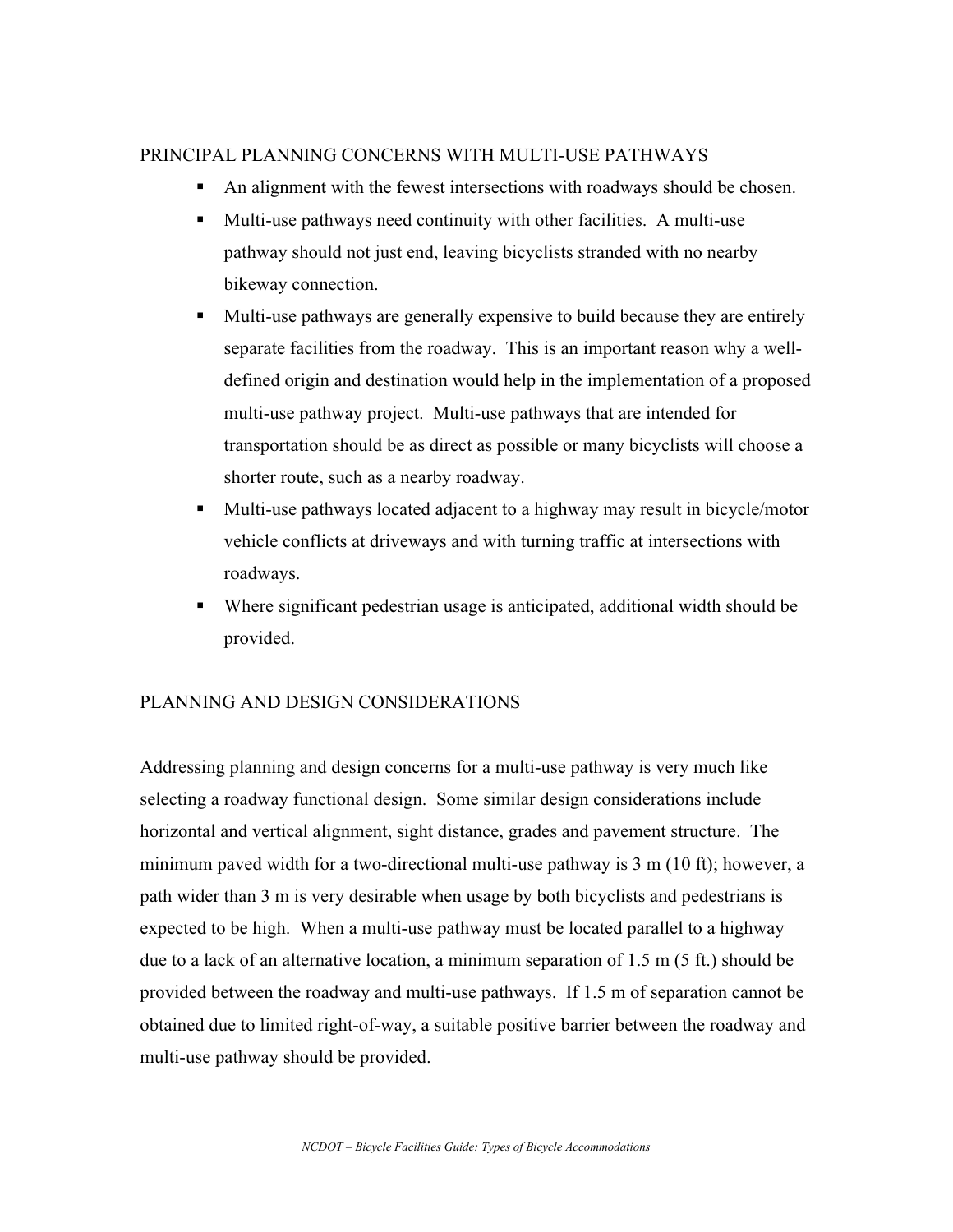In addition, the pathway should function as a mode of transportation between well defined locations, such as schools, residential subdivisions, and shopping centers. The pathway should foremost have a transportation purpose, which does not exclude recreation.